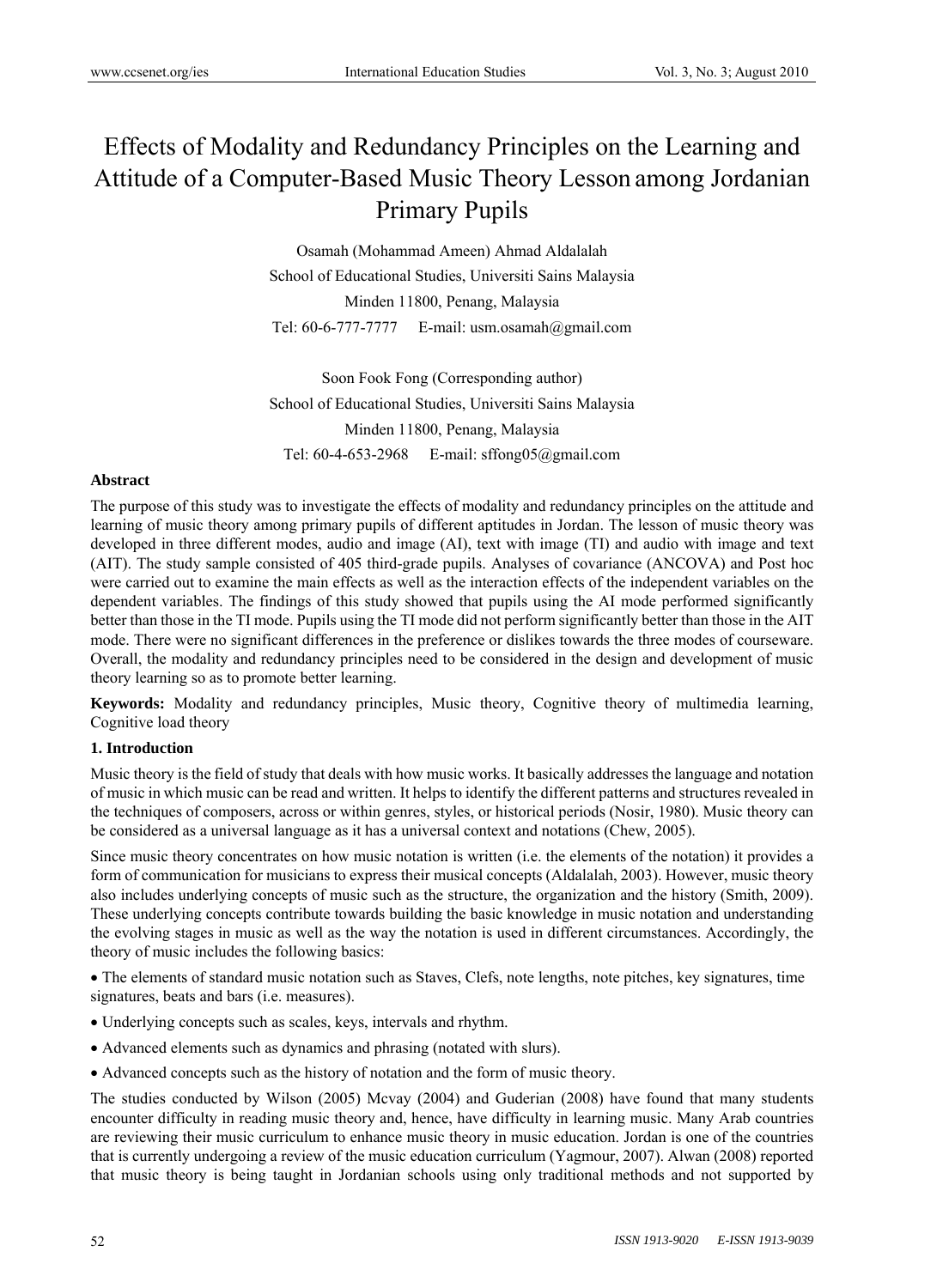computer-based tools. Ramzy & Alabdaly (2005) found that most pupils indicated that these conventional teaching methods were not helpful in the learning process and they could not remember or understand music theory in depth. In addition, the students could not apply music theory correctly. From a preliminary survey conducted by the researchers (as a member of the national team to develop music curriculum at the Ministry of Education in Jordan) among 53 primary school music teachers in Irbid Governorate (Jordan), it was found that 81% of the teachers indicated that they faced problems in the teaching and learning of music theory effectively.

Obeidat (2008) reported that even though highly competent music teachers in the classroom use audio, image and text in teaching and learning of music theory, the students performance was still very low. To deal with the problem of weaknesses in understanding music theory, Aldalalah (2003) and Yagmor, & Aldalalah (2007) suggested approaching the problem through designing a computer based learning program. The results showed a marked improvement in the students' level of understanding. In this regard, Obeidat (2003) and Dyabat (2007) conducted a study to investigate the effects of using computerized instructional programs in learning music theory. The results showed that computer-based learning significantly assisted the students in learning music theory. Thus it is apparent from the review of these studies that the traditional way of learning music theory audio, image and text may not enhance or facilitate the learning process. According to Clark & Mayer (2008), redundant onscreen text in a multimedia presentation may overload the visual channel. This is because the image comes into the pupils' cognitive system through the eyes in order to be processed in the visual channel. The printed text too enters through the eyes and must be processed in the visual channel. Due to the limited cognitive resources in the visual channel that have to be utilized to process both the image and the text, an overload in the visual channel may occur.

The researchers contend that the appropriate application of modality and redundancy of instructional design principles in computer-based learning could effectively enhance the learning of music theory. In this respect, the modality and redundancy principles offer a feasible approach if they are integrated into computer-based learning as the instructional design. According to Sweller, (1999) and Mayer's theory of multimedia learning (Mayer, 2001), replacing visual text with spoken text (the modality effect) may increase the effectiveness of instructional multimedia. Images are transported along the visual channel while the narration text is transported along the auditory channel resulting in an increase in the working capacity of the memory resulting in greater ease of learning (Seufert, Schu & Nken, 2009). Furthermore, onscreen text accompanied with images in a multimedia presentation may overload the visual channel. In addition, using image, onscreen text and audio narration in which the audio repeats the text will also cause an overload due to the redundancy in the presented material. This extra effort or attention needed by the students to handle such information streams is considered as a disadvantage for the acquisition of both the words and pictures (Clark & Mayer, 2008).

# **2. Modality principle**

Moreno & Mayer (1999) suggested that pictures should go together with a synchronized auditory explanatory recitation rather than a synchronized explanatory text, (see Figure 1).Mayer & Mereno (1998) and Alherish, Alababneh & Aldalalah (2005) found that the learner's understanding when watching animated images on a certain phenomenon (the lightning phenomenon) accompanied with an auditory explanation is much better than the learner's understanding when watching animated images on the same phenomenon while verbally reading an onscreen-text explanation. At the same time, this principle is in tandem with the cognitive learning theory using multimedia techniques. The cognitive learning theory suggests that reading an onscreen-text along with animated pictures will result in interference in the rendered information especially when this information is to be processed verbally (Mayer, 2010). However, this will add more load on the visual working memory because both are addressed in the form of verbal memory and in visual approach while the auditory text is processed in the verbal model and audio working memory (Harskamp, Mayer & Suhre, 2007; Aldalalah & Fong, 2008). Furthermore, animated images are processed in the visual model, thus, providing an auditory text along with watching an explanatory film that does not overlap (Wouters, Paas, Jeroen  $\&$  Merrienboer, 2009). Therefore, this also fits the modality principle by combining the visual channel for graphical material and the verbal channel for the explanation of this material to increase the working memory capacity effectiveness and facilitate learning (Moreno, 2006).

#### **3. Redundancy Principle**

There is now much evidence to suggest that redundant material imposes a significant extraneous cognitive load that has negative outcomes for learning and understanding (Sweller 1999). Redundant material interferes with learning rather than proving to be advantageous or even neutral when acquiring new information. By eliminating redundant information the load on working memory is considerably reduced, thus facilitating better learning.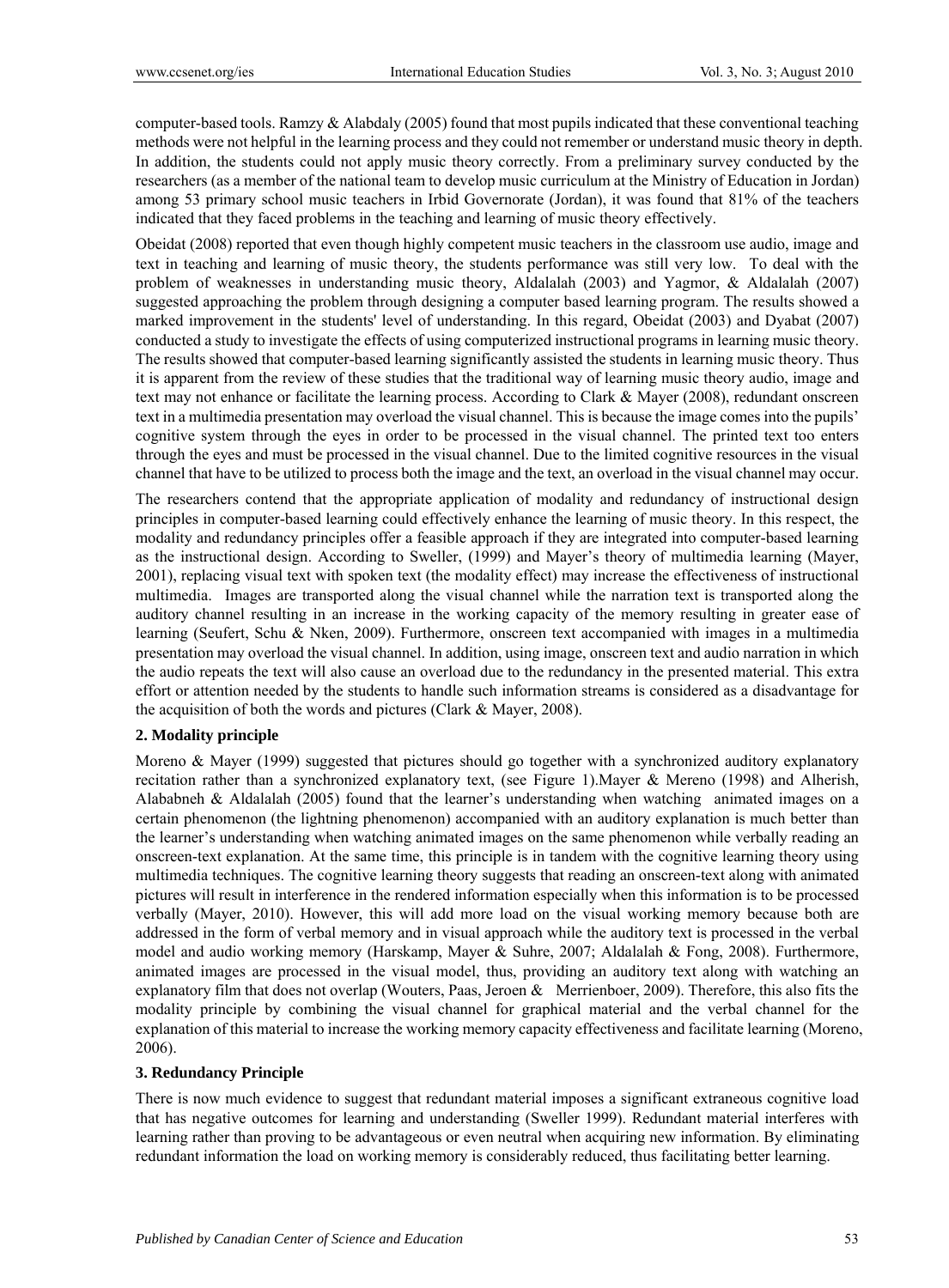The Redundancy Effect occurs when learners are required to attend to or engage in activities that are irrelevant to the task at hand (Sweller, 2005). The effect has been shown to interfere with the core material to be learned due to the extraneous load imposed on working memory (Chandler & Sweller, 1991). Increasing working memory load by simultaneously processing redundant information with essential information that needs to be learned, results in the transfer of information into long-term memory becoming problematic. The Redundancy Effect is associated with materials or information that can be understood in isolation of each other (Sweller  $\&$ Chandler 1994). Information presented in multiple forms, or information that is unnecessarily elaborated is representative of redundancy (Sweller, Paas & Renkl, 2003).

Kalyuga, Chandler & Sweller (2004) again demonstrated the redundancy effect in a task involving listening and reading identical text in a series of experiments involving training materials for technical apprentices. The redundancy effect has been described in the past as counter-intuitive (Sweller, 2006) as it is often assumed that an abundance of information is advantageous to the learner. Cognitive load theory states otherwise asserting that an overload on working memory inhibits learning. Pictures are an additional and unnecessary load for the working memory to process when learning to read, and therefore redundant. Pictures are very likely to distract the child from the text thereby drawing on working memory resources that could be otherwise used for the processing and storing of core information associated with the decoding process (Diao & Sweller, 2007).

The Redundancy Principle suggests improving multimedia presentation by presenting animation along with concurrent recitation and on-screen text (Moreno, R. & Mayer, 2002). To allow the students to choose the format that goes well with their learning style, the above principle suggests presenting the same words in two formats (Kalyuga, Chandler, & Sweller, 1999; Mayer, 2005). Therefore, the students can pay more attention to the auditory words if their learning is better compared to other learning methods. Adding on-screen text to a recited animation can be justified by better containing individual learning styles. However, the cognitive theory of multimedia learning as discussed previously, suggested that the added on-screen text will interfere with the animation of cognitive resources in the visual-pictorial channel as illustrated in creating what Sweller (1999) calls a split-attention effect. Students will have to put more effort and pay more attention visually to both the printed words and the animated pictures as illustrated in Figure 2.

Multimedia learning incorporates the presentation of visual materials (such as animations, video, or graphics) along with a synchronized text and audio (Moreno & Mayer, 2000). However, the redundancy principle indicates that learning and its achievements of the student using animation and recitation is much better compared to the learning and its achievements of the student using animation, recitation, and text, especially if the visual information is presented concurrently with the vocal information (Mayer & Moreno, 1997). At the same time, simultaneous presentations of printed text explanations and auditory recitation of the same information would be inappropriate as they exhaust the student's cognitive abilities of the working memory and upset learning (Clark & Mayer, 2003) because the printed text representation will trouble the visual channel. This visual channel will instead have to manipulate the textual and graphical information, especially, when the text is redundant and auditory narrations are duplicated (Muthukumar, 2005).

The redundancy effect will occur if the information that can be completely understood in isolation (as either visual or auditory information) is presented to both channels and is the same information. However, incorporating the redundant information in both working memories can eventually increase the cognitive load. This results in a split-attention dilemma. This dilemma varies depending on the learner's experience. However, a diagram with text may be favorable for beginners because they need to incorporate the text to the diagram to make more sense for them. At the same time, the same strategy might become redundant for a more experienced learner and the diagram alone makes more sense for them (ie. computer manuals that have minimal text and plenty of diagrams). In summary, the redundancy effect is that "less is often more" in learning and that cognitive capacity is over excised (Sorden, 2005).

## **4. Attitudes toward Computer in Education**

Computers are all the time more general, influencing many aspects of our social and work lives, as well as several of our free time activities (Al-Mallah, 2005). As more responsibilities engage human computer interaction, computer skills and information have grown to be more positively related with both occupational and personal achievement (Silku, 2009). Consideration of user attitude is an integral part of educational computing research. It is seen not only initial acceptance of IT but also future behavior regarding computers (Selwyn, 1999). Students' attitudes towards computers form a fundamental basis for both participation and subsequent achievement in information technology activities (Jones & Clarke 1994). Students' proclivity to use the technology has long been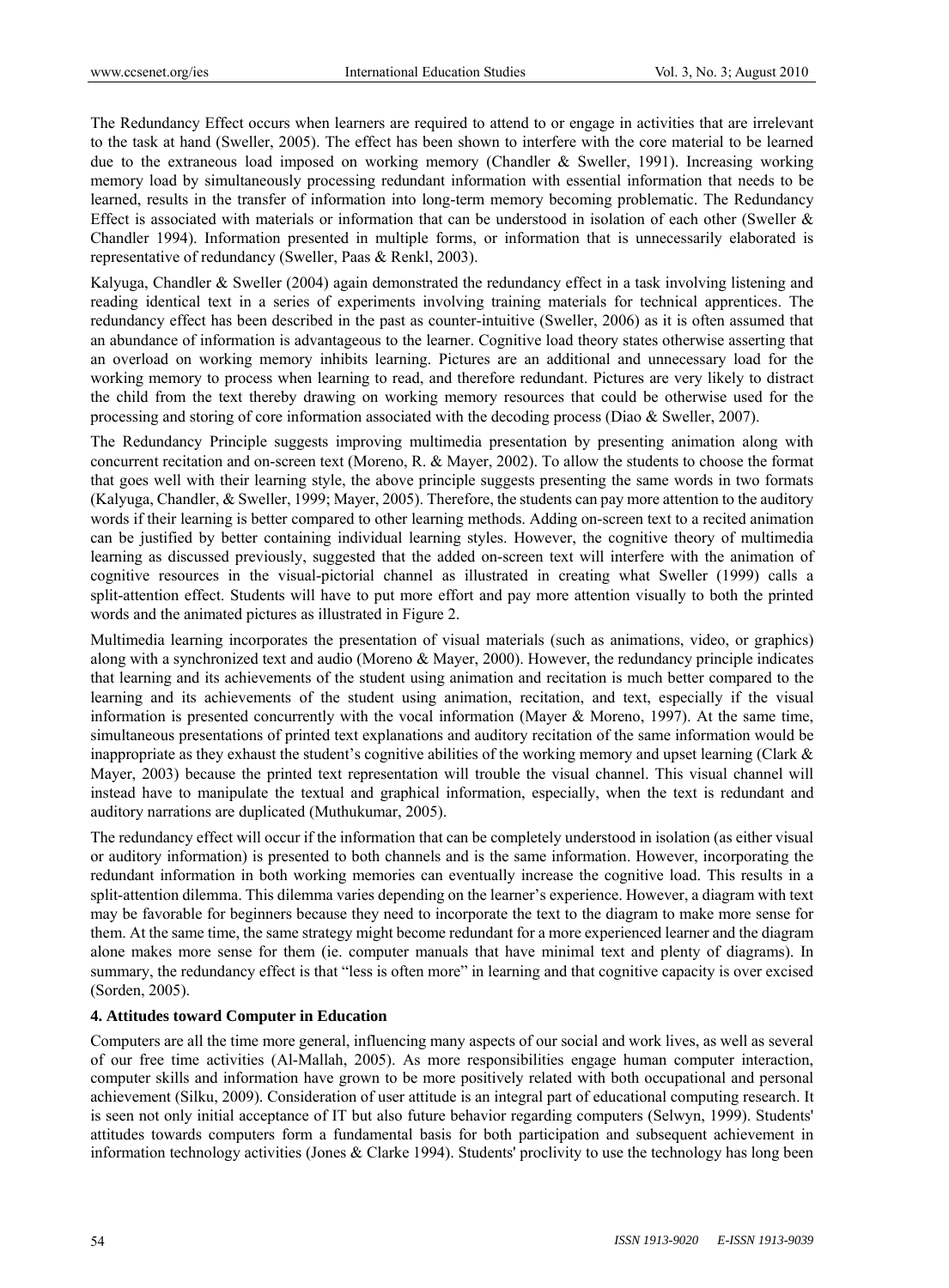regarded as an significant part of educational computing and an awareness of attitudes towards computers (Kilic, 2001).

# **5. Research Questions**

The research questions that drive this study are as follows:-

1) Will pupils using the Audio, Images (AI) mode attain significantly higher post test score (PTS) than pupils using the Text, Images (TI) mode?

2) Will pupils using the Text, Images (TI) mode attain significantly higher post test score (PTS) than pupils using the Audio, Images, Text (AIT) mode?

3) Will pupils using the Audio, Images (AI) mode attain significantly higher attitude scores (AS) than pupils using the Text, Images (TI) mode?

4) Will pupils using the Text, Images (TI) mode attain significantly higher attitude scores (AS) than pupils using the Audio, Images, Text (AIT) mode?

## **6. Methods**

#### *6.1. Population Sample*

The population of this study comprised all third grade primary pupils (2263) enrolled in the ALKORAH educational directorate in Irbid Governorate (Jordan) in the second semester for the 2008/2009 academic year. The sample consisted of 405 pupils who studied in third-grade classes and were randomly selected from six different primary co-educational schools. According to Gay and Airasian (2003) ''all the individuals in the defined population have equal and independent chance of being selected''. The six schools were also randomly selected from the primary schools where music was taught in heterogeneous classes with no grouping or ability tracking.

## *6.2 Experimental Condition*

 The pupils' distribution within the treatment groups was conducted randomly. Then the treatment groups were exposed to the treatment consecutively. The three treatment groups are as follows:

- First treatment group: computer-based learning presented in audio and text (AI)
- Second treatment group: computer-based learning presented in text and image (TI)
- Third treatment group: computer-based learning presented in audio, image and text (AIT)

#### *6.3. Instruments*

The music achievement test that was administered on the participants of the three groups in this study is adapted from the music theory competency test developed by the researcher. The music theory competency test consisted of 15 recall (remembering) and 15 understanding items

#### 6.3.1. Music achievement test Reliability:

To ensure the reliability of the music achievement test, the researchers checked the reliability of the instrument with a Test-Retest (Tuckman, 1999) where it was applied on the pilot study samples. The 30 items were divided into two parts; the reliability of the test questions was calculated using the Cronbach Alpha procedure to calculate the internal consistency. The Cronbach Alpha of the first and second parts was 0.81 and 0.82 respectively. The Cronbach Alpha of the test was 0.80. All of them were found to be reliable. The internal consistency of the first part was 0.86 and that of the second part was 0.88. Overall, internal consistency of the parts was 0.93.

#### 6.3.2. Difficulty and Discrimination Coefficients

Difficulty values ranged from 0.31–0.66, and discrimination coefficients ranged from 0.45–0.98; both were found to be acceptable for the purposes of this study

# 6.3.3. Attitude Questionnaire

Based on the literature review on the trends in using computer in teaching pupils, the researchers adopted and adapted the attitude test from (Al Dalalah, 2003) (Refer to appendix Ca). The survey was confirmed and brought to the attention of experts in educational technology, curricula, evaluation and assessment and primary education in Jordan. The researchers adopted and adapted the attitude test from (Al Dalalah, 2003) The researchers has modified this survey to meet the needs of this study where it has been reduced to 20 items. Each item is followed by a set of three possible answers, that is, Agree, Neither, and Disagree. This is in line with the opinions of experts who have taken into consideration the suitability of the pupils (sample study).

# 6.3.4. Attitude Questionnaire Reliability

The pilot study consisted of 212 participants. The researchers used Test-Retest to check the reliability of the instrument. The reliability coefficient of this instrument (The Arabic version) was computed by the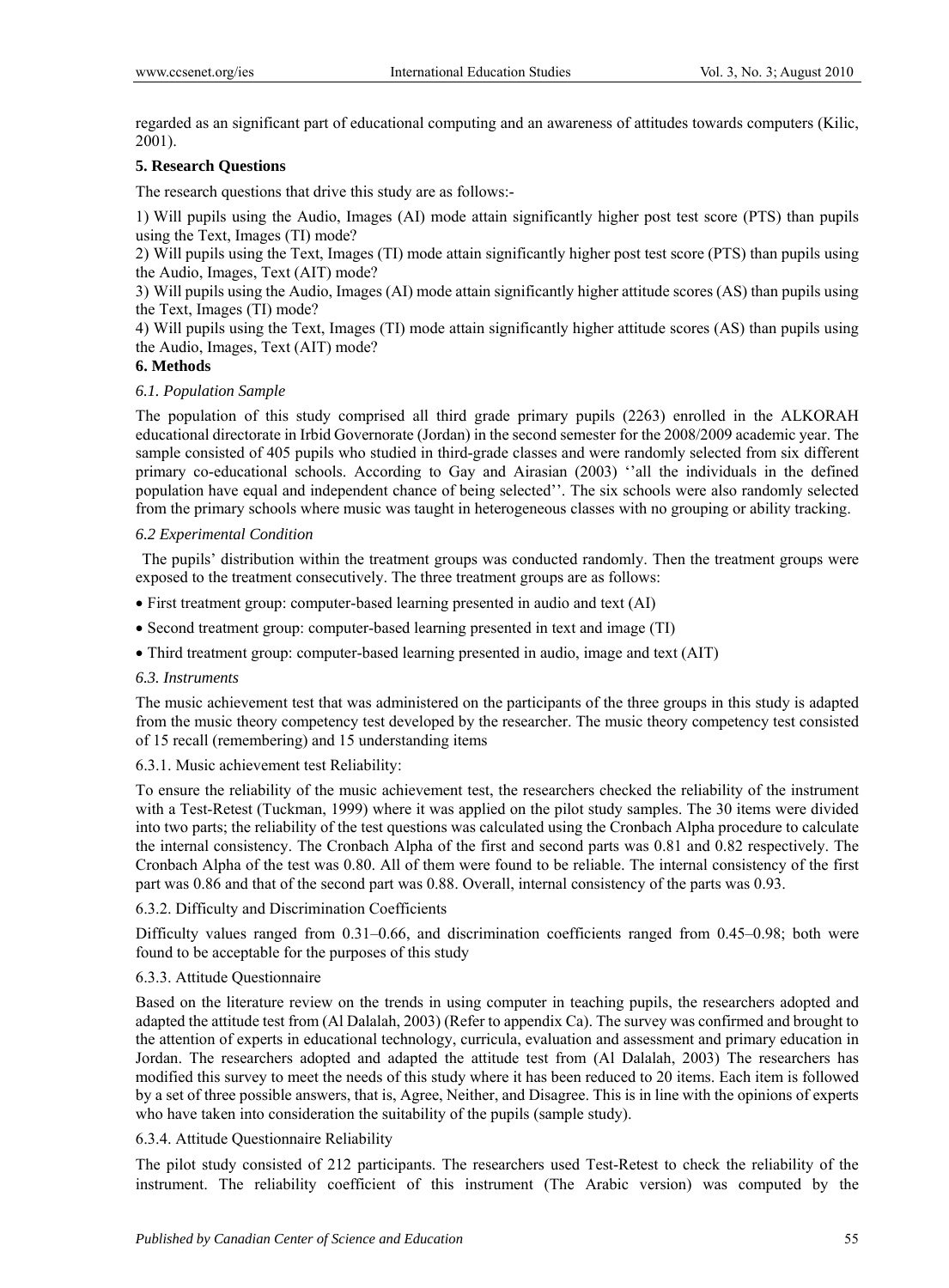implementation of Cronbach Alpha whereby it was 0.79 for the whole scale. The internal consistency in this instrument (Arabic version) was 0.83.

# 6.3.5. Instruments Validity

Validity of the instruments are important aspects that should be taken into account when conducting a research. Validity consists of two different aspects that is face and content validity. According to Gay and Airasian (2000) face validity relates to  $\cdot$  the degree to which a test appears to measure what it claims to measure''. Face validity was judged by a panel of experts in the field of education and music. Content validity refers to the ''degree to which a test measures an intended content area " (Gay and Airasian, 2000). Content validity of the instruments in this research was justified by the panel. The panel of experts comprised 2 specialists in the field of educational technology; 1 specialist in curricula and teaching methods, 2 specialists in music education, a supervisor of music activity in the ALKORAH education directorate; 2 members of the National Team For The Development of Music Curriculum, 2 specialists in Psychology, 2 specialists in primary education, 1 specialist in computer science, 1 specialist in measurement and evaluation, and 2 music teachers who have Masters degrees and a remarkable teaching experience in Jordan, each teacher has a minimum of four years of teaching experience in the Jordanian Ministry of Education. The instruments were evaluated during and after the development of the research study. The feedback and comments received from the panel of experts were employed to establish the necessary clarifications, changes, and modifications before and after piloting the study.

# *6.4. Study Design*

The research design of this study is based on the concept of the cognitive theory (Mayer, 2001). This study followed the quasi experimental method to measure the impact of different multimedia programs on the total achievement of the third grade pupils in the music classes according to the modality and redundancy principles of cognitive theory.

# *6.5. Research Variables*

The present research contains three types of variables (independent, dependent and moderating variables) that are presented as follows:

## 6.5.1. Independent Variables

The independent variables in this study were the three modes of presentation:

- Multimedia computer-based learning courseware with music theory presented in audio and text (AI)
- Multimedia computer-based learning courseware with music theory presented in text and image (TI)
- Multimedia computer-based learning courseware with music theory presented in audio, image and text (AIT)

## 6.5.2. Dependent Variables

- Post Test Scores (learning)
- Attitude

## **7. Results**

The analyses of the collected data were carried out through various statistical techniques such as the *t-test, ANCOVA, ANOVA*, simple and multiple regressions. The data were compiled and analyzed using the Statistical Package for the Social Science (SPSS 16) for Windows computer software.

## *7.1. Measure of Relationship between Pre-test Scores and Post-test Scores*

Table 1 shows the degree of relationship between the pretest score and post-test score. A correlation coefficient of *R*= 0.627\*\* indicates a high positive relationship between the two variables.

# *7.2. Testing the three groups' equivalence*

The purpose of the pre-experimental study was to test the assumption that the participants across the three groups were equivalent in their remembering and understanding of the music theory unit for third grade primary pupils. To achieve this purpose, a pre-test that measures pre-music theory was conducted before the beginning of the study. To examine the equality of treatment mode on the pre-scores, the ANOVA procedure was used (Table 2). Table 2 presents the results of the ANOVA test. The values F  $(2,402) = 2.349$ , Mean Square = 13.519, and p = .097 showed that there is no significant difference in the pre- test scores in the various treatment groups. This means that the three groups have the same level of prior knowledge of the unit on music theory for third grade primary pupils.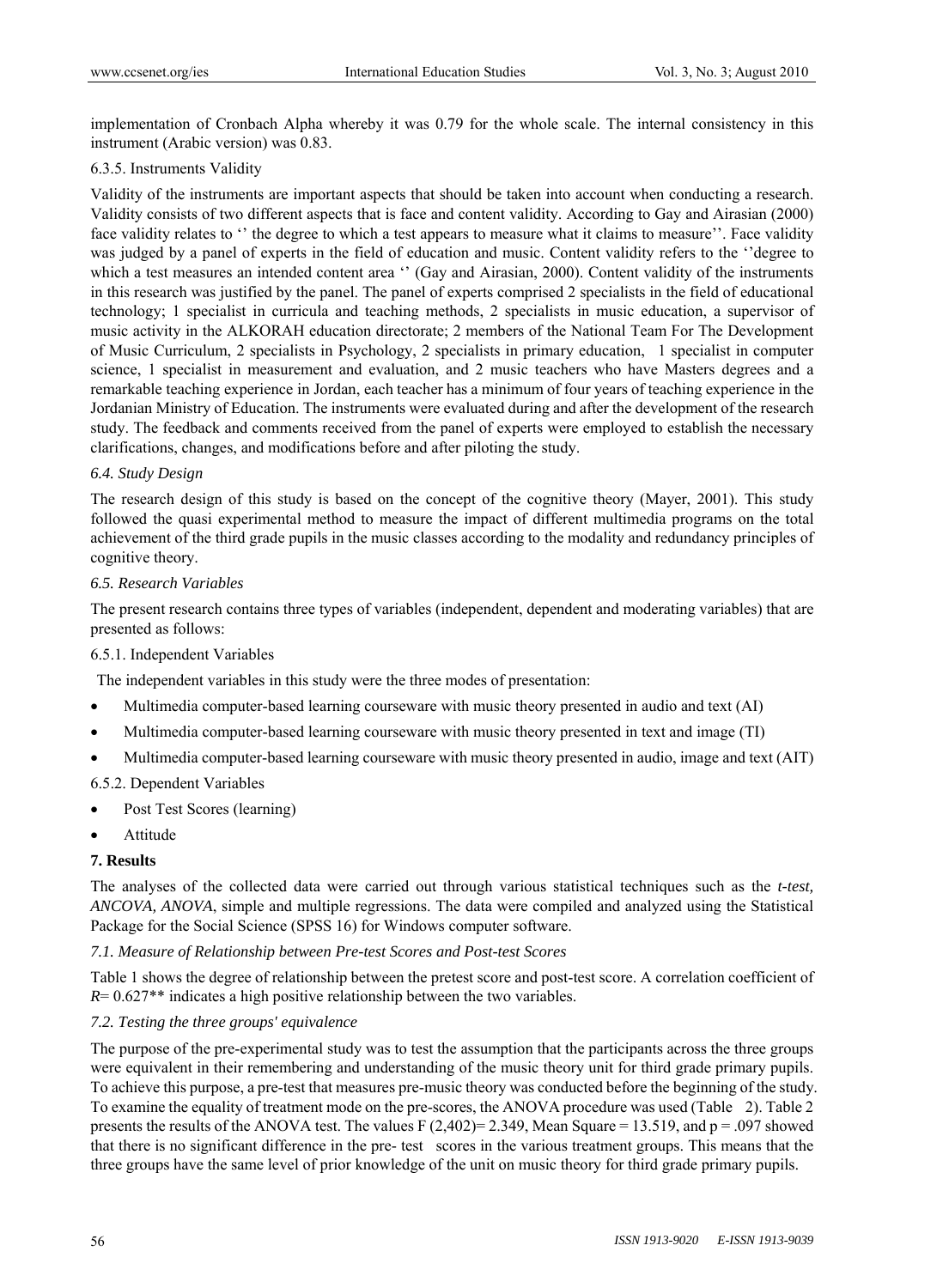# *7.3. Testing Homogeneity of Variances for the Variables in the Pre-test*

The results from Levene's Test for homogeneity of variance by comparing the dependent variables across the four groups for Treatments indicated that homogeneity of variance was met by all the dependent variables. As  $p > 0.05$ for all variables, the results show that the groups were homogenous as shown in Table 3.

## *7.4. Testing of Normality of Distributed Pre-test*

A skewness range from 0.039 to 0. 866 was well below the suggested level of the absolute value of 3.0. In addition, a kurtosis range from 0.257 to 0.857 revealed that the variables are not overly peaked and well below the absolute value of 10.0 as suggested by Chan (2003). Thus, the presented values reveal that the variables are normally distributed and have met the criteria for further analysis as shown in Table 4.

#### *7.5. Testing Homogeneity of Variances for the Variables in the Post-test*

The results from Levene's Test for homogeneity of variance by comparing the dependent variables across the four groups for each variable indicated that homogeneity of variance was met by all the dependent variables. As  $p$  > 0.05 for all the variables, the results show that the groups were homogenous as shown in Table 5.

#### *7.6. Testing of Normality of Distributed Post-test*

A skewness range from -0.193 to 0.906 was well below the suggested level of the absolute value of 3.0. In addition, a kurtosis range from -1.044 to 1.137 revealed that the variables are not overly peaked and well below the absolute value of 10.0 as suggested by Chan (2003). Thus the presented values reveal that the variables are normally distributed and have met the criteria for further analysis as shown in Table 6.

## *7.7. Description of the Post-test Scores of Pupils in Various Treatment Groups*

Comparison was made between group AI and TI, and between group TI and AIT based upon the mean of the post-test scores (Table 7). It showed a difference between the means of the post-test scores for groups using the AI mode and TI mode. The mean of post test scores for groups using the AI mode (25.17) was higher than the mean of post-test scores for the group using the TI mode (16.82). Moreover, it showed a difference between the means of the post-test scores for the groups using the TI and AIT modes. The mean of the post-test scores for the group using the TI mode (16.82) was higher than the mean of the post-test scores for the group using the AIT mode (16.63).

## *7.8. ANCOVA of Post-test Scores of Pupils in Various Treatment Groups*

In order to reduce the statistical error, the pre-test scores were used as the covariate variable and a comparison was made among the three groups (AI, TI & AIT) using the ANCOVA procedure (Table 8). Table 8 indicated the results of ANCOVA test of statistical significance on the differences observed in the mean score of the post-test for the various treatment groups with F  $(2,401) = 472.989$ , Mean Square = 2600.673 and p = 0.000. Therefore, these differences in the post-test scores among the three groups were significant.

The ANCOVA results of comparing pupils across the three groups  $(AI, TI & AIT)$  on the dependent variables indicated that there were statistically significant differences among pupils in the groups on the dependent variable. Therefore, the researchers further investigated the univariate statistics results (analysis of covariance ANCOVA) by performing a post hoc pairwise comparison using the LSD command for dependent variable in order to identify significantly where the differences in the means resided. Table 9 is a summary of the post hoc pairwise comparisons between pupils' learning across the three groups. Table 8 and Table 9 show that there are statistical differences among the pupils' post-test scores in the three groups. There are statistical differences between the pupils' post- test scores in the AI and TI groups in music theory learning.. Finally, there are no statistical differences between pupils' learning in the TI and AIT groups' post-test scores. The differences are presented below.

The AI (Mean = 25.17, SD = 3.35,) pupils' learning significantly outperformed the TI (Mean = 16.82, SD = 3.77) and the AIT (Mean = 16.63,  $SD = 4.33$ ). There were significant differences between pupils' learning in AI group and pupils' learning in TI group ( $p = 0.000$ ), and there were significant differences between pupils' learning in AI group and pupils' learning in AIT group ( $p = 0.000$ ). Finally there were no significant differences between pupils' learning in TI group and pupils' learning in AIT group (p = .994).

#### *7.9. t-test of Attitude Score of Pupils in Various Treatment Groups*

Table 10 shows the results comparing the different attitude scores of the pupils between group AI and TI. There is a difference between the means of post-test scores for group with AI and group with TI. The mean of post-test scores for group with TI (38.0567) was higher than the mean of post-test scores for group with AI (37.7891), and p  $= 0.270$ . This shows that there is no significant difference. Moreover, it showed a difference between the means of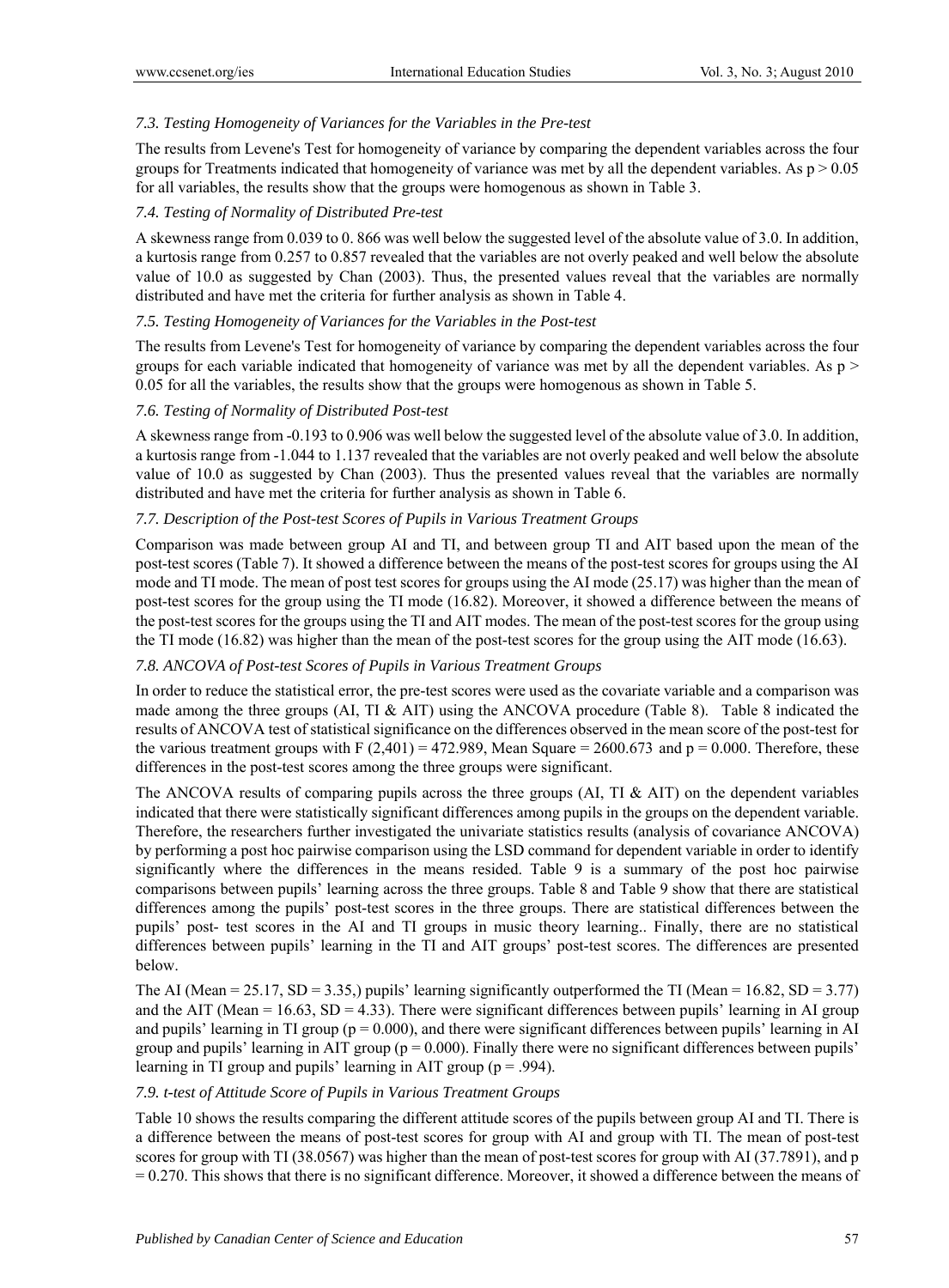post-test scores for group with TI and group with AIT. The mean of post-test scores for group with AIT (38.5294) was higher than the mean of post-test scores for group with TI (38.0567), and  $p = 0.655$ . This indicates that the difference is not significant.

# 8. **Discussion**

# *8.1. Modality principle and Music Theory learning*

This study found that pupils using AI mode learn better compared to pupils using the TI mode. There are several possible reasons for this result. Firstly, a possible reason for the significantly positive effect of modality principle on pupils' learning can be explained by Mayer's (2001) cognitive theory of multimedia learning. The cognitive theory of multimedia learning proposed that the human information processing system comprises dual channels, that is, one for visual processing and the other for auditory processing. When information is presented to the eye (image and text), learners begin by processing that information in the visual channel; when information is presented to the ears (audio), learners begin by processing that information in the auditory channel. According to Mayer (2001) learners have a limited capacity in the amount of information that can be processed in each channel at any one time. In this way the information processed through the two channels are balanced, that is, neither one of the channel is cognitive overloaded. The picture enters through the eyes (and is processed in the visual / pictorial channel) while the spoken word enters through the ears (processed in the auditory / verbal channel).

Secondly, it may result from the modality effect on pupils' music theory learning. The modality principle is that pupils learn more deeply from AI than from TI. According to the modality principle, pupils using the AI mode are expected to learn better than pupils using the TI mode. According to the cognitive theory of multimedia learning, the processes required for learning cannot be fully achieved when the visual channel is overloaded, that is, when pupils using the TI mode do not learn better compared to pupils using the AI mode

Thirdly, it could be that the image and text (TI) compete for limited cognitive resources in the visual channel because both enter the information processing channel through the eyes. In such a condition, visual image together with the printed written text may result in an overload in the visual channel while the auditory channel remained unused. This will affect the processing of information. Moreover, pupils using the TI mode (printed text and image) had to split their attention between the two information sources (Mayer, 2008). They had to switch their attention back and forth between the printed text and image which occupied much cognitive load to process the switching.

Fourthly, the working memory refers to an information processing system that provides temporary storage and manipulation of the information necessary for complex cognitive tasks in music theory learning. The working memory has been found to require simultaneous storage and processing of information and is therefore very important for processing musical theory by the pupils. This directly affects cognitive processing which in turn is associated with information processing system, and at the same time is affected by the pupils' processing level so that processing produces a cognitive structure with unstable knowledge that may be lost or forgotten. A pupil with a poor working memory capacity may have delayed learning of music theory. Further the AI mode processes and realigns information better and that helps maintain information retention and storage in the long-term memory.

The results from this study concur with the results reported by many studies which confirmed the effectiveness of the modality principle in learning, for example, Hamtini (2002) emphasized the use of audio facilities in instructional programs; Hirsh, Ababneh & Aldalalah (2005) found the active roles of animation and audio in teaching third grade science; and Aldalalah & Fong (2008) showed that the effectiveness of the working memory in learning science in Jordan depends on the modality principle. However, Wouters, Paas, Jeroen & Merrienboer (2008); Seufert, Tze & Nken, (2009); found that combining sounds with image reduces visual channel overload.

## *8.2. Redundancy Principle and Music Theory learning*

This study found that pupils using TI mode did not learn better compared to pupils using the AIT mode. A possible reason for this result can be explained by the phenomena of cognitive overload and split attention.

Pupils using the TI mode did not significantly have better post-test scores compared to pupils using the AIT mode. According to Clark & Mayer (2008), loading redundant onscreen text to a multimedia presentation could overload the visual channel because the image enters the pupils' cognitive system through the eyes and is processed in the visual channel, whereas the audio enters the pupils' cognitive system through the ears and is processed in the auditory channel. Since the printed text enters through the eyes and must be processed in the visual channel, and since the limited cognitive resources in the visual channel must be shared in processing both the image and the text, an overload occurs.

According to the cognitive theory of multimedia learning, learners have limited cognitive capacity in the visual and auditory channels. Pupils may pay so much attention to the printed text that they pay less attention to the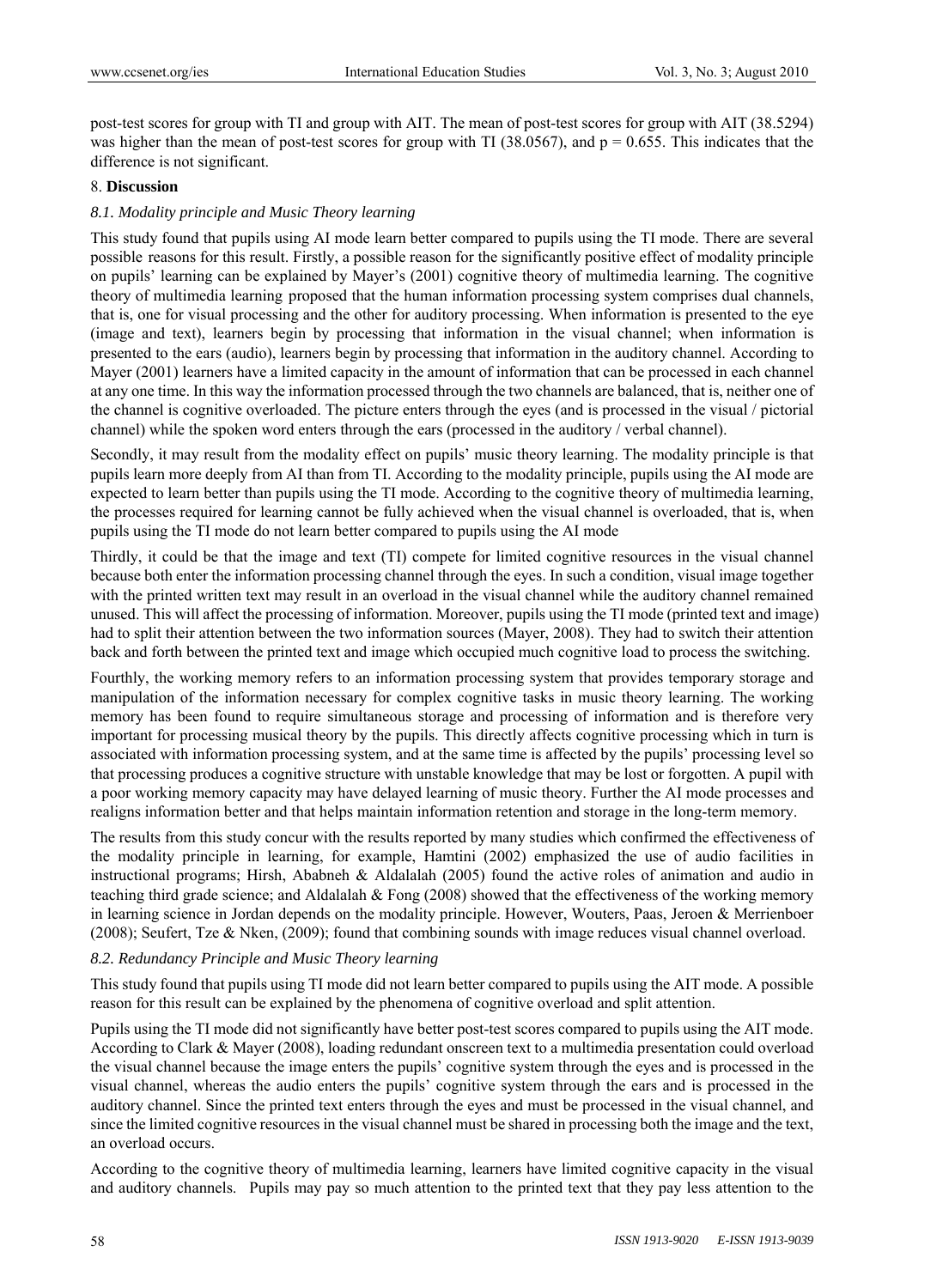image. When their eyes are on the printed text, the pupils cannot be looking at the image at the same time. In addition, the pupils may try to compare and reconcile the printed text with the narration text, which requires extraneous cognitive processing to learning the content. This a will result in as cognitive overload.

Split-attention effect holds that the use of materials that require pupils to split their attention between two sources of information causes a higher cognitive load on working memory and therefore impedes the learning process (Mayer & Moreno, 2003).

In the TI and AIT mode Mayer & Moreno (1998) states that a split-attention effect is induced if two or more sources are carried in the same channel.

Attending to multiple sources in the same channel requires more mental effort than attending to two channels, resulting in a reduced portion of the working memory available for the process of learning. Toh (2005) concluded that presenting different sources of information in the TI (for example, only visually) will result in a split-attention effect which leads to poor learning performance.

As Sweller (2005) pointed out, there is a link between cognitive load and the redundancy principle because when additional information is presented, there can be a learning decrement because of the redundancy effect. The results of this study show that when information is presented in multiple forms such as was the case in this study (AIT mode), the information may interfere with learning rather than facilitate it. Moreover, Mayer (2001) observed that if additional information is used to enhance or elaborate, and that information is fundamentally redundant, then learning can be enhanced by the exclusion of that additional information.

#### *8.3. Attitudes*

The results of this study indicated that primary third grade pupils possess positive attitudes with regards to all the treatment modes. Further, there were no significant differences in attitudes regarding the three treatments. The latter is attributed to the very nature of music theory, and to the interactivity allowed by computers in which the content was delivered. As experienced in everyday life, music would pass unnoticed by pupils. The three treatments in this study stimulated the pupils' attention, provided new ways of delivering the lesson, and used new stimuli and strategies based on the cognitive theory of multimedia that assimilates the human brain in dealing with data processing (Xuanxi, Fong & Samsuddin, 2008). In light of the pupils' need, the treatments in the current study provided learners with rich, vigorous, and exciting experiences that contributed to their positive attitudes, and because the treatments are somewhat modern teaching methods, they motivated and enhanced the pupils' interests in specific fields. This makes certain cognitive activities most desirable for the pupils. Taking into account the powerful role of computers in contemporary life, the importance of learning about software packages and Information Technology advancements also boosted their positive attitudes towards the three treatments. The easy-to-use program with the excitement involved, also contributed, to the positive attitudes of the pupils. Similar results were reported by Silku (2009) who found positive attitudes towards using computers in education. Another support to this result was reported by Dhyabat (2007); Al-Dala'ah, (2003); Al-Mallah (2005); found positive attitudes to computer-based instruction.

#### **9. Conclusions**

This study found that the use of AI treatment mode helped pupils perform significantly better in learning music theory. It gives support to the effect of modality principle on the learning of music theory. In other words the AI treatment mode showed a significant effect on the conceptual understanding and remembering of music theory. In short, the study strongly indicated that a modality principle was effective in promoting better learning of music theory. It is suggested that modality principle be integrated into all courseware on the learning of music theory. This study found no statistical difference in the performance between pupils using TI treatment mode and pupils using AIT treatment mode. It supports the effects of redundancy principle on learning music theory. According to Mayer and Moreno (2008) redundant printed text in a multimedia presentation could overload the visual channel. The image enters the pupils' cognitive system through the eyes and is processed in the visual channel; similarly, the printed text enters through the eyes and is also processed in the visual channel. The cognitive resource in the visual channel is limited and must be shared in processing both the image and the text. This sharing results in a cognitive overload in the visual channel of the working memory. Moreover, Sweller (2005) and Moreno & Mayer (2003) found that two sources of redundant information will result in a split-attention. This will also result in a higher cognitive load on the working memory and, therefore, impedes the learning process. Apparently, the addition of redundant audio did not improve the capacity of the working memory. Audio, text and images are important and powerful multimedia components for music theory learning. Instructional designers and music teachers need to consider and decide when and how to use these components in accordance to the modality and redundancy principles. The modality principle should be considered by the instructional designer when preparing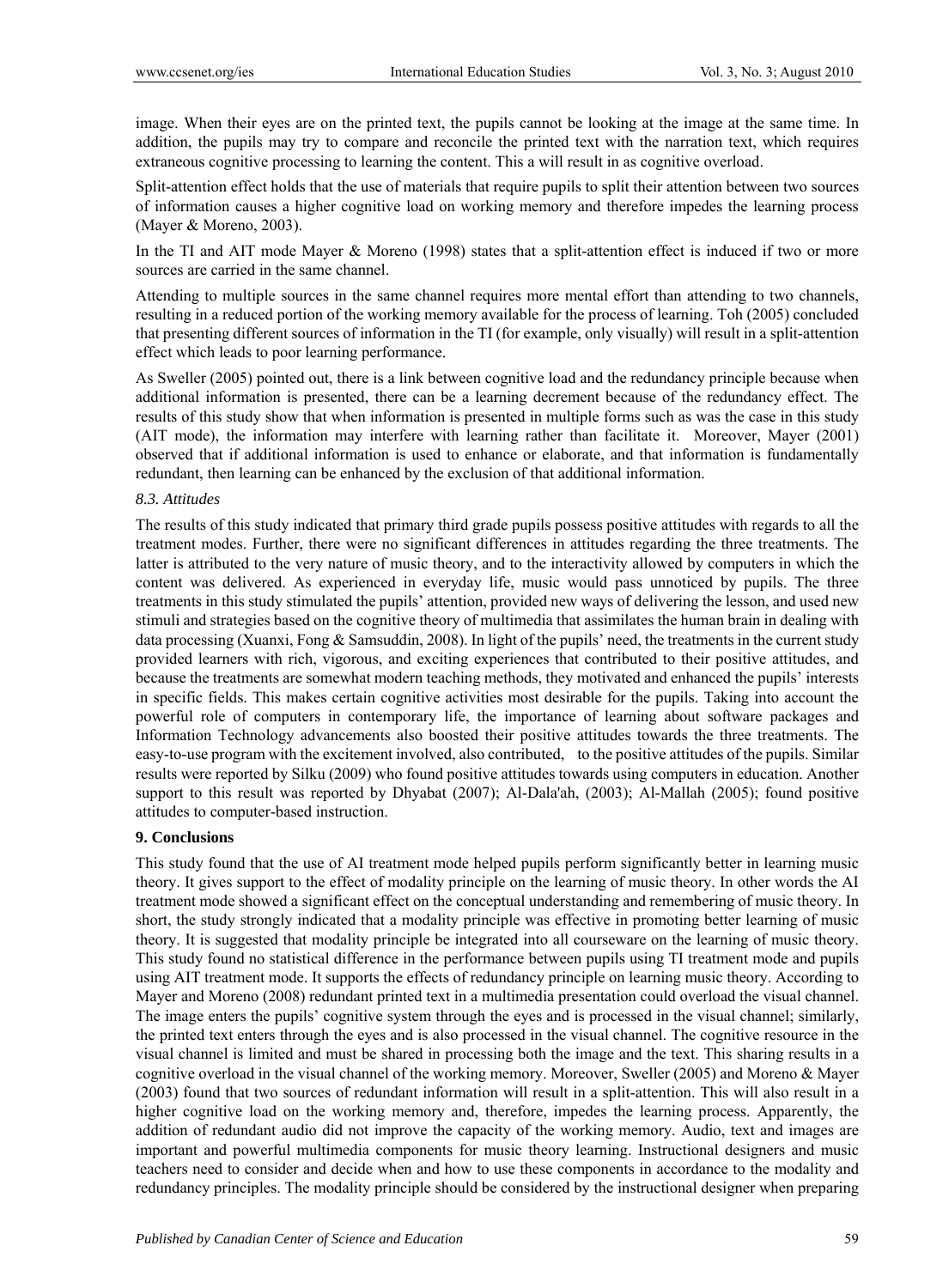multimedia music theory learning courseware for the "disadvantaged-aptitude" pupils, that is, those external locus of control, high anxiety and low music intelligence pupils. There were no significant differences in the preference or dislikes towards the three modes of courseware. Generally, all the pupils responded favorably to learning music theory using computer-based multimedia courseware.

#### **References**

Aldalalah, O. M. (2003). *Educational software effects in learning musical concepts for class rooms teachers, students and their attitudes toward them.* Master Thesis (Unpublished), Yarmouk University, Jordan.

Aldalalah, O. & Fong, S. F. (2008). *Effects of modality principles among Jordanian students*. 2nd International Malaysian Educational Technology Convention, 5-7 November 2008, Kuantan, Malaysia. Malaysia: Malaysian Educational Technology Association.

Alherish, A., Aldalalah, O. & Alababneh, Z. (2005). Effects of the differences of the symbolic system in instructional software on third grade students' achievement in sciences*. Journal of Education Psychological Sciences, 6* (4), 13- 34.

Almalah, M. (2005). *Teaching music on internet (Jordan Experience).* Ph.D Thesis (Unpublished), Rooh Al Quds University, Lebanon.

Alwan, R. A. (2008). *The difficulties facing music teacher in Jordan.* Master Thesis (Unpublished), Yarmouk University, Jordan.

Chew, D. (2005). *Computer-assisted instruction for music theory education: Rhythm in music*. PhD Thesis (Unpublished), California state university.

Chandler, P. & Sweller, J. (1991). Cognitive load theory and the format of instruction. *Cognition and Instruction, 8*(4), 293-332.

Clark, J. M. & Mayer, R. (2008). *E-learning and the science in instruction*. San Francisco: Pfeiffer.

Clark, R. C. & Mayer, R. E. (2003). *E-Learning and the science of instruction*: Pfeiffer San Francisco.

Diao, Y. & Sweller, J. (2007). Redundancy in foreign language reading comprehension instruction: Concurrent written and spoken presentations. *Learning and Instruction, 17*(1), 78-88.

 Dyabat, B. (2007). *The effect of a computerized musical program in the achievement of Tafila Technical University students for the musical principles and their attitudes towards the program*. Ph.D Thesis (Unpublished), Jordanian University.

Guderian, L. (2008). *Effects of applied music composition and improvisation assignments on sight-reading ability, learning in music theory and quality in soprano recorder playing*. Ph.D Thesis (Unpublished), Northwestern University.

Hamtini, S. (2002). *The impact of the use of educational software influential voice in the collection of tenth grade students in the study of the basic arts education*. Master Thesis (Unpublished), Yarmok University, Jordan.

Harskamp, G. E., Mayer R. E. & Suhre, C. (2007). Does the modality principle for multimedia learning apply to science classrooms?. *Learning and Instruction, 17* (5), 465-477.

Jones, T,. Clarke, V. (1994). A computer attitude scale for secondary students. *Computers & Education, 22*(4) 315 - 318.

Kalyuga, S., Chandler, P. & Sweller, J. (2004). When redundant on-screen text in multimedia technical instruction can interfere with learning. *Human Factors, 46* (3), 567–581.

Kalyuga, S., Chandler, P. & Sweller, J. (1999). Managing split-attention and redundancy in multimedia instruction. *Applied Cognitive Psychology, 13(4)*, 351-357.

Kilic, G. B. (2001). Descriptive study of student's attitudes toward computers and attitudes toward communicating on computers in an elementary science methods course. *Turkish Online Journal of Distance Education, 2* (1 )Article No: 5

Mayer, R. E. (2010). Merlin c. Wittrock's enduring contributions to the science of learning. *Educational Psychologist, 45*(1), 46–50.

Mayer, R. E. (2001). *Multimedia learning*. New York, Cambridge university press.

Mayer, R. E. (2005). *Cognitive theory of multimedia learning. In R. E. Mayer (Ed.), Cambridge handbook of multimedia learning (pp. 31 - 48)*. New York: Cambridge University Press.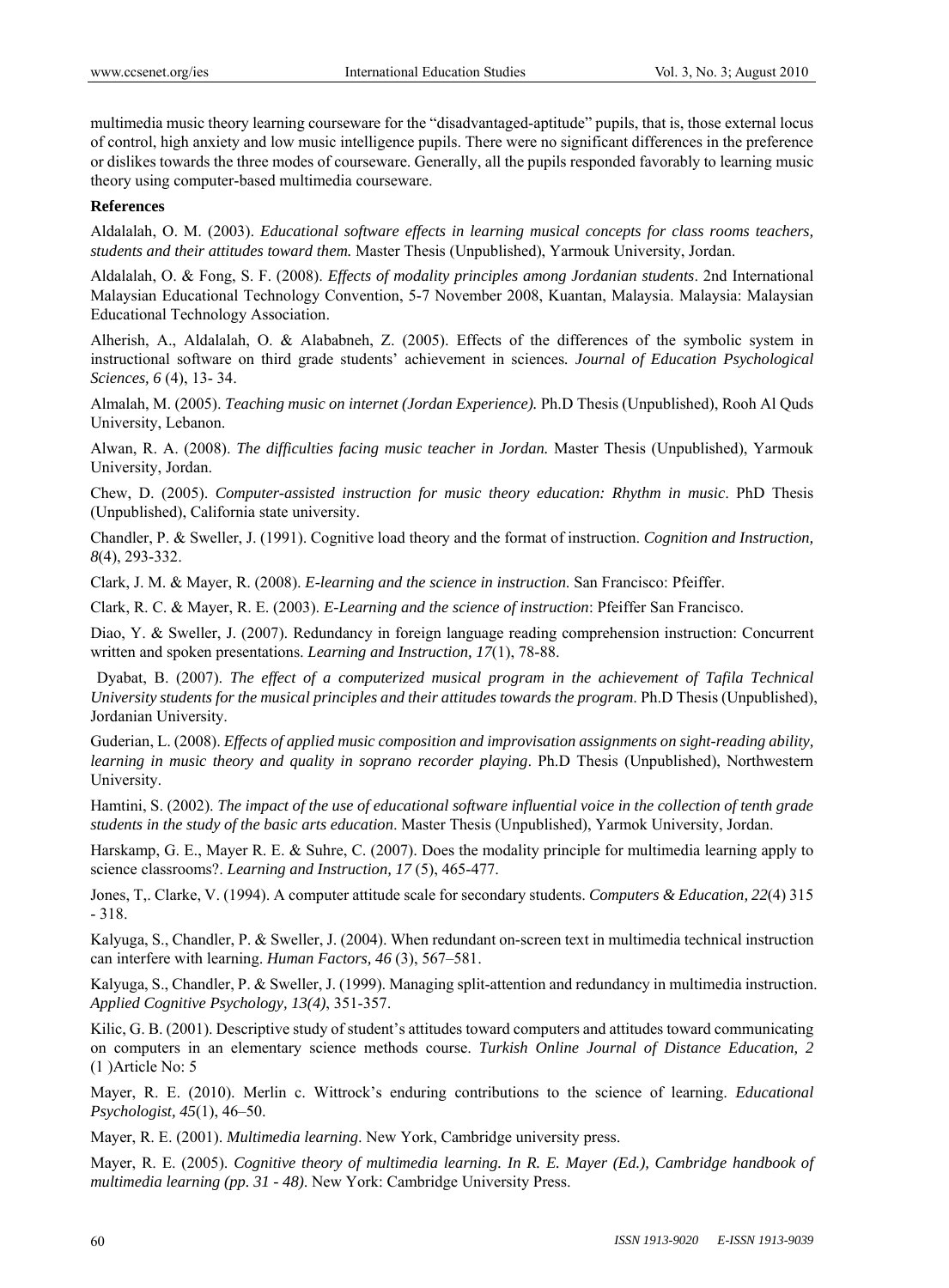Mayer, R. E. & Moreno, R. (1998a). A split-attention effect in multimedia learning: evidence for dual processing system in working memory. *Journal of educational psychology, 90*(2) 312- 320.

Mayer, R. E. & Moreno, R. (1997). *A cognitive theory of multimedia learning*: Implications for design principles: Wiley, New York.

Mcvay, V. (2004). *The effectiveness of color-coding for learning music theory rudiments, aural skills, and keyboard skills in persons aged in 60 and older*. Ph.D Thesis (Unpublished), University of Kentucky.

Moreno, R. (2006). Does the modality principle hold for different media? A test of the method affects learning hypothesis. *Journal of Computer Assisted Learning, 22*(3), 149-158.

Moreno, R. & Mayer, R. E. (1999a). Cognitive principles of multimedia learning: The role of modality and contiguity. *Journal of Educational Psychology, 91*(2), 358-368.

Moreno, R. & Mayer, R. E. (2000). A coherence effect in multimedia learning: The case for minimizing irrelevant sounds in the design of multimedia instructional messages. *Journal of Educational Psychology, 92*(1), 117-125.

Moreno, R. & Mayer, R. E. (2002). Verbal redundancy in multimedia learning: when reading helps listening. *Journal of Educational Psychology, 94* (1), 156–163.

Mousavi, S. Y., Low, R. & Sweller, J. (1995). Reducing cognitive load by mixing auditory and visual presentation modes. Journal of Educational Psychology, 87(2), 319-334.

 Muthukumar S. L. (2005). Creating interactive multimedia-based educational courseware: cognition in learning. *Springer-Verlag 7*(1), 46–50.

Nosir, S. (1980). *Music theory*. Egypt: Dar Alsabeel.

Obeidat, R. (2003). *The effects of using computers in teaching music upon tenth graders achievement*. Master Thesis (Unpublished), Yarmouk University, Jordan.

Obeidat, N. (2008). *Fields of using musical computer programs in teaching music.* Master Thesis (Unpublished), Yarmouk University, Jordan.

Penney, C. G. (1989). Modality effects and the verbal structure of short-term verbal memory. *Memory and Cognition, 17*(4), 398-422.

Ramzy, S. & Alabdaly, B. (2005). A strategy for teaching ear training courses for beginners through the use of computer programs. *Journal of the Faculty of Musical Education, 12*(3)23-36.

Selwyn, N. (1999) Students' attitudes towards computers in sixteen to nineteen education. *Education and Information Technologies 4*(2), 129-141.

Seufert, T., Schu, M. & Nken, R. (2009). Memory characteristics and modality in multimedia learning: An aptitude treatment interaction study. *Learning and Instruction, 19*(1) 28-42.

Silku, A. H. (2009 February). A study on the attitudes of the faculty of communication students towards computer usage. International Conference on Educational Sciences. *Nicosia, North Cyprus, 1*(1), 2658-2665.

Smith, K. H. (2009). The effect of computer-assisted instruction and field independence on the development of rhythm sight-reading skills of middle school instrumental students. *International Journal of Music Education, 27*  $(1), 59-68.$ 

Sorden S. D. (2005). A cognitive approach to instructional design for multimedia learning. I*nformation Science Journal*, 8(1), 263-279.

Sweller, J. & Chandler. (1994). Why some materials are difficult to learn. *Cognition and Instruction, 12*(3), 185–233.

Sweller, J. (1999). *Instructional design in technical areas*. The Australian Council for Educational Research Ltd, Camberwell.

Sweller, J. (2005). *The redundancy principle in multimedia learning. In R. E. Mayer (Ed.), The Cambridge handbook of multimedia learning.* Cambridge: Cambridge University Press.

Sweller, J. (2006). Discussion of emerging topics in cognitive load research: Using learner and information characteristics in the design of powerful learning environments. *Applied Cognitive Psychology, 20*(2), 353-357.

Sweller, J., Paas, F. & Renkl, A. (2003). Cognitive load theory and instructional design: recent developments. *Educational Psychologist, 38*(1), 1-4.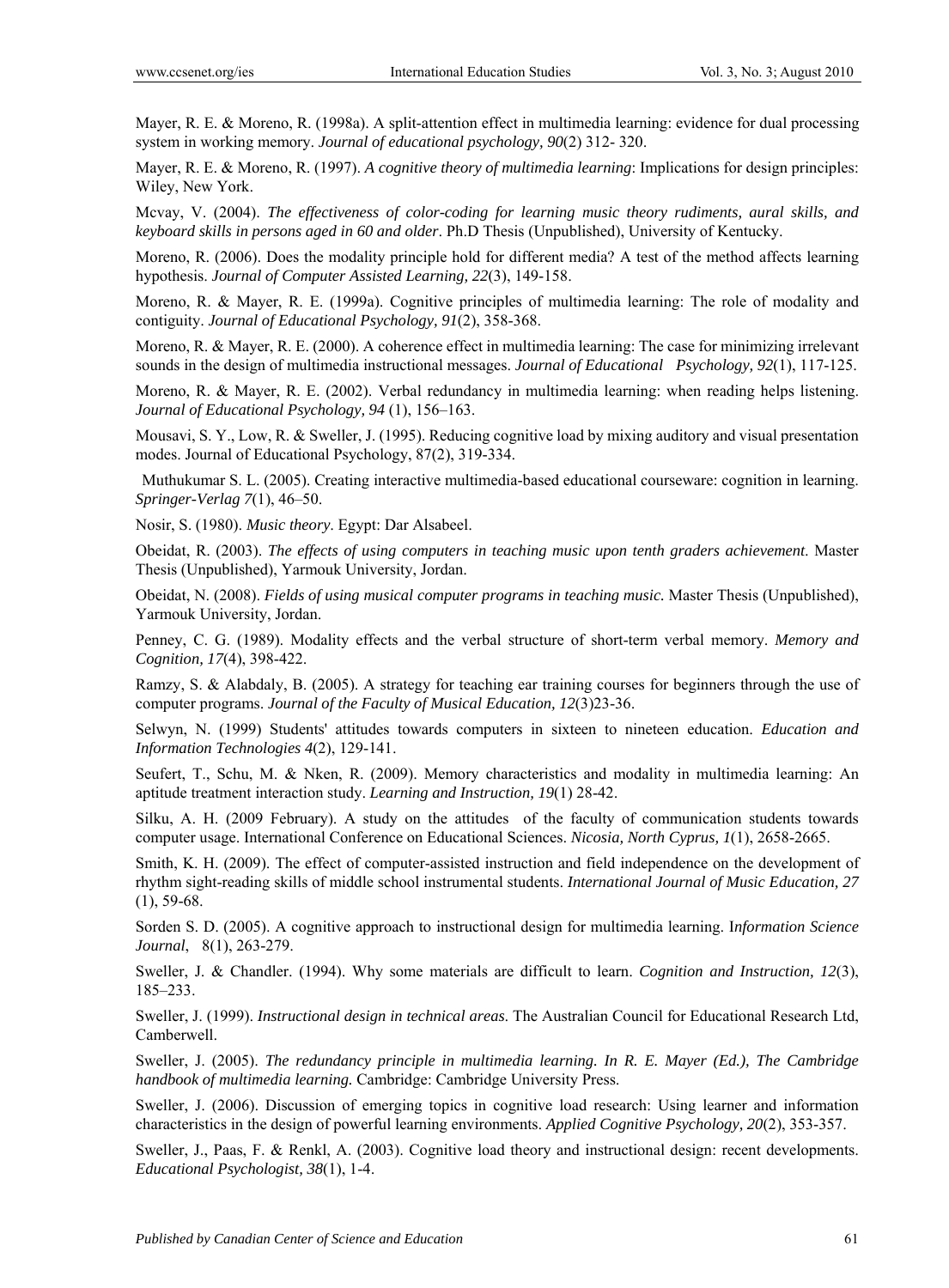Wilson, T. C. (2005). *An implementation of a drill and practice system to assist in the teaching of basic music theory.* Master Thesis (Unpublished), Brigham Young University.

Wouters, P., Paas, F., Jeroen, J. & Merrienboer, V. (2009). Observational learning from animated models: Effects of modality and reflection on transfer. *Contemporary Educational Psychology, 34*(1), 1–8.

Xuanxi, L., Fong, S. F. & Samsuddin, M. A. (2008 November). *Effects of a human agent and the application of the modality principle on the learning of Chinese idioms and the attitudes among primary three students*. 2nd International Malaysian Educational Technology Convention. Malaysia.

Yagmor, K. (2007). *Constructing a musical training program based on cognitive and music skills components for music students at Jordanian universities, and examining the importance of its applicability*. Ph.D Thesis (Unpublished), Amman Arab University for graduate Studies, Jordan.

Yagmor, K. & Aldalalah, O. (2007). How teachers grade students acquire basic skills necessary to teach songs of the three first and attitudes toward it. *Valley South University Journal, 21*(2), 17-32.

#### Table 1. Correlation between Pre-test Scores and Post-test Scores

|           |                     | Pre-test  | Post-test |  |
|-----------|---------------------|-----------|-----------|--|
| Pre-test  | Pearson Correlation |           | $0.627**$ |  |
|           | $Sig. (2-tailed)$   |           | 0.000     |  |
|           | N                   | 405       | 405       |  |
| Post-test | Pearson Correlation | $0.627**$ |           |  |
|           | $Sig. (2-tailed)$   | 0.000     |           |  |
|           | N                   | 405       | 405       |  |

\*\*. Correlation is significant at the 0.01 level (2-tailed).

#### Table 2. ANOVA of the Pre-test Scores to Measure the Equality of Groups

|                | Sum of Squares | df  | Mean Square<br>- 4 |       | Sig. |
|----------------|----------------|-----|--------------------|-------|------|
| Between Groups | 27.038         |     | 13.519             | 2.349 | .097 |
| Within Groups  | 2313.975       | 402 | 5.756              |       |      |
| Total          | 2341.012       | 404 |                    |       |      |

Table 3. Test of Homogeneity of Variances for the Variables in the Pre-test

| <b>Variables</b> |                      | 161 | 3.00 | . . |  |
|------------------|----------------------|-----|------|-----|--|
|                  | $\cdot$ $\check{\,}$ |     |      | 1 U |  |

#### Table 4. Testing of Normality of Distributed Pre-test

| Group                 | <b>Skewness</b> | <b>Kurtosis</b> |
|-----------------------|-----------------|-----------------|
| Audio and Image       | .039            | .257            |
| Text and Image        | .866            | .598            |
| Audio, Image and Text | .666            | 857             |

#### Table 5. Test of Homogeneity of Variances for the Variables in the Post-test

| <b>Variables</b> |     | df1 | df2 | Sig                  |  |
|------------------|-----|-----|-----|----------------------|--|
| reatments        | 620 |     | 402 | $n^{\alpha}$<br>.JU. |  |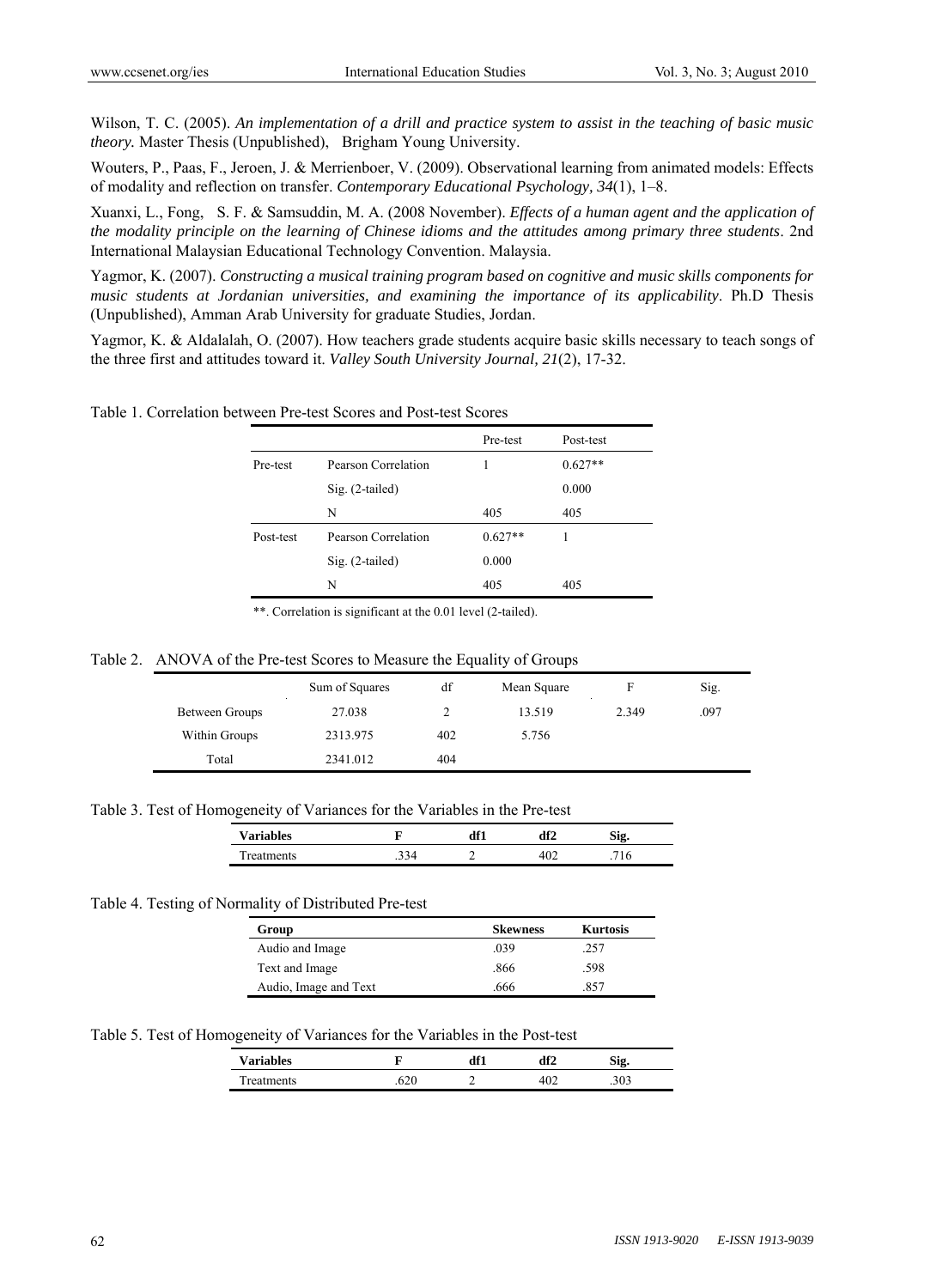# Table 6. Testing of Normality of Distributed Post-test

| Group                 | <b>Skewness</b> | <b>Kurtosis</b> |
|-----------------------|-----------------|-----------------|
| Audio and Image       | $-193-$         | $-1.044-$       |
| Text and Image        | .906            | .991            |
| Audio, Image and Text | .906            | 1 1 3 7         |

# Table 7. Post-test Scores of Pupils in Various Treatment Groups

| Groups | Mean    | Std. Deviation | N   |
|--------|---------|----------------|-----|
| ΑI     | 25.1719 | 3.35817        | 128 |
| TI     | 16.8227 | 3.77072        | 141 |
| AIT    | 16.6397 | 4.33534        | 136 |
| Total  | 19.4000 | 5.49464        | 405 |

# Table 8. ANCOVA of the Post-test Scores of Pupils in Various Treatment Groups

| Source          | Type III Sum of Squares df |     | Mean Square | F       | Sig. |
|-----------------|----------------------------|-----|-------------|---------|------|
| Corrected Model | 9992.351 <sup>a</sup>      | 3   | 3330.784    | 605.776 | .000 |
| Intercept       | 1037.321                   |     | 1037.321    | 188.659 | .000 |
| pre-test        | 3755.283                   |     | 3755.283    | 682.980 | .000 |
| Groups          | 5201.347                   | 2   | 2600.673    | 472.989 | .000 |
| Error           | 2204.849                   | 401 | 5.498       |         |      |
| Total           | 164623.000                 | 405 |             |         |      |
| Corrected Total | 12197.200                  | 404 |             |         |      |

a. R Squared = .819 (Adjusted R Squared = .818)

# Table 9. Summary of Post Hoc Pairwise Comparisons

|     | $(I)$ Group $(J)$ Group | Mean Difference<br>$(I-J)$ | Std. Error | $Sig^a$ |
|-----|-------------------------|----------------------------|------------|---------|
| AI  | TI                      | $7.751*$                   | .287       | .000    |
|     | AIT                     | $7.749*$                   | .290       | .000    |
| TI  | AI                      | $-7.751$ <sup>*</sup>      | .287       | .000    |
|     | AIT                     | $-.002-$                   | .282       | .994    |
| AIT | AI                      | $-7.749$ <sup>*</sup>      | .290       | .000    |
|     | TI                      | .002                       | .282       | .994    |

# Table 10. t-test of Attitude Scores of Pupils in Various Treatment Groups

| <b>Dependent Variable</b> | Group | N   | Mean    | <b>Std. Deviation</b> |          | df  | Sig.<br>$(2-tailed)$ |
|---------------------------|-------|-----|---------|-----------------------|----------|-----|----------------------|
| Attitudes towards         | ΑI    | 128 | 37.7891 | 7.10623               |          |     |                      |
| Musical Instructional     | TI    | 141 | 38.0567 | 6.46173               | $-.324-$ | 267 | 0.270                |
| Computerized              | TI    | 141 | 38.0567 | 6.46173               |          |     |                      |
| Program                   | AIT   | 136 | 38.5294 | 6.36418               | $-613-$  | 275 | 0.655                |